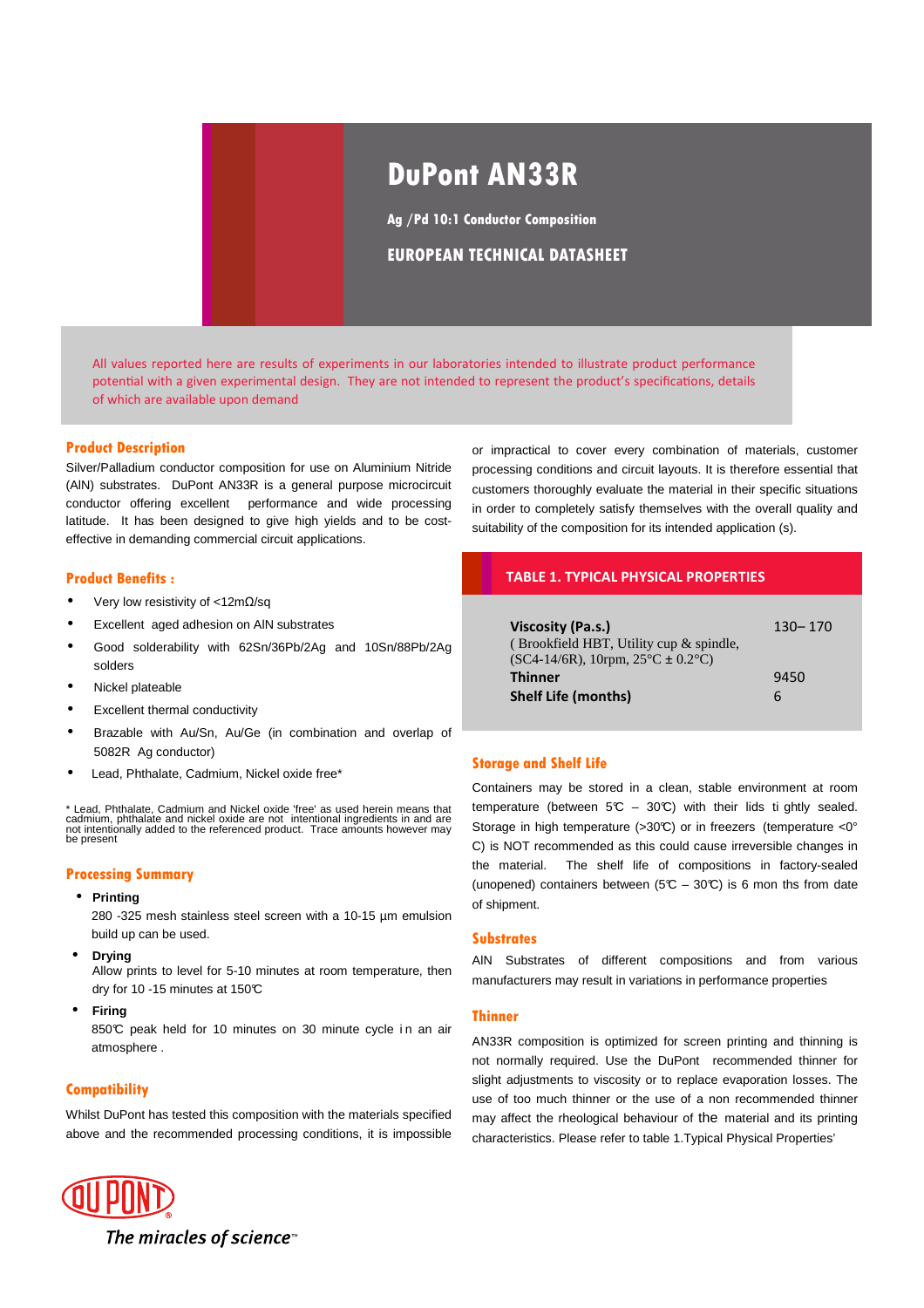## **CHART 1. FIRING PROFILE**



## **Printing**

The composition should be thoroughly mixed before use. This is best achieved by slow, gentle hand stirring with a clean burr-free spatula (flexible plastic or stainless steel) for about 1-2 minutes. Care must be taken to avoid air entrapment. Printing should be performed in a well ventilated area. Additional information on requirements for printing areas is contained in DuPont Technical Guide EUT 7.3 'Processing-Screen Printing Rooms' available on request.

Note: optimum printing characteristics are generally achieved in the room temperature range of 20°C-23°C. It is therefor e important that the material, in its container, is at the temperature prior to commencement of printing. Class 10,000 printing area is recommended for building complex hybrids and multilayer circuits,

otherwise severe yield losses could occur. Refer to 'Processing Summary'.

## **Drying**

Allow prints to level at room temperature, then dry in a well ventilated oven or conveyor dryer. Refer to 'Processing Summary'.

## **Firing**

Fire in well ventilated belt, conveyor furnace or static furnace. Air flows and extraction rates should be optimized to ensure that oxidizing conditions exist within the muffle and that no exhaust gases enter the room.

Full information on requirements for firing is contained in DuPont Technical Guide EUT 7.4 'Process Guide-Firing'. Refer to 'Processing Summary'.

## **General**

Performance will depend to a large degree on care exercised in screen printing. Scrupulous care should be taken to keep the composition, printing screens and other tools free of metal contamination. Dust, lint and other particulate matter may also contribute to poor yields.

## **Safety and Handling**

DuPont thick film compositions are intended for use in an industrial environment by trained personnel. All appropriate health/ safety regulations regarding storage, handling and processing of such materials should be complied with. For information on health / safety regulations please refer to the specific product MSDS and to the DuPont Safety Guide EUT 7.1 'Practical Safe Handling of Thick Film Compositions'.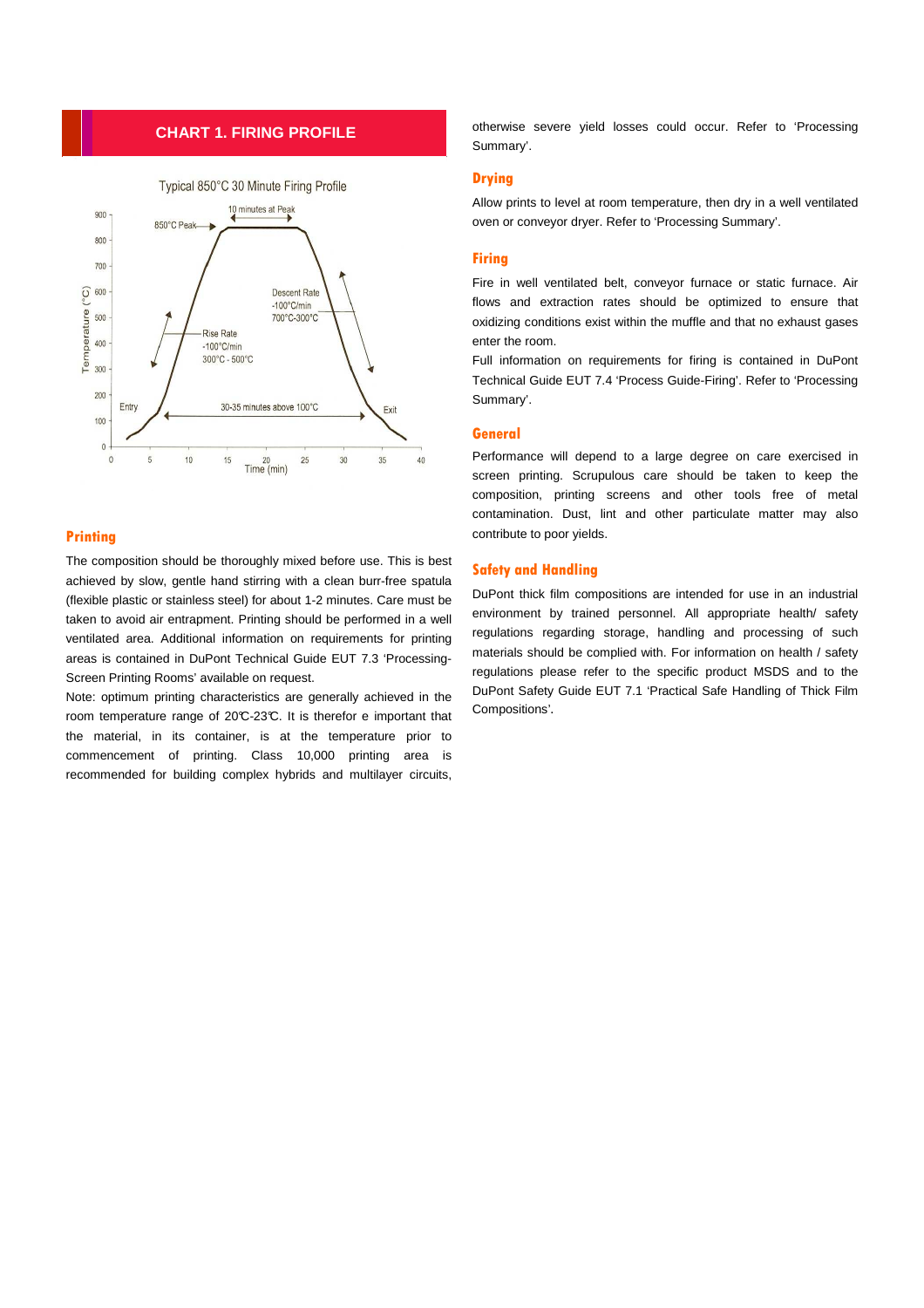# **TABLE 2. TYPICAL FIRED PROPERTIES<sup>1</sup>**

| <b>Fired Thickness (um)</b>                 | $9 - 11$  |
|---------------------------------------------|-----------|
| Print Resolution (µm lines and spaces)      | 150/150   |
| Resistivity on AIN [m $\Omega/\Box$ ]       | < 12      |
| ( $@$ 12µm fired thickness)                 |           |
| Solder Acceptance <sup>2</sup> (% Coverage) |           |
| 62Sn/36Pb/2Ag@220°C                         | > 90%     |
| 10Sn/88Pb/2Ag@330°C                         | >95%      |
| Solder Leach Resistance (Cycles)            |           |
| 62Sn/36Pb/2Ag @230°C                        | $3 - 4$   |
| 10Sn/88Pb/2Ag@340°C                         | $5 - 8$   |
| Adhesion [N] <sup>3</sup>                   |           |
| Initial (1xfiring)]                         | $20 - 30$ |
| Aged 1000 hours @ 150°C                     | $\geq 25$ |
| Aged (85%°C/85%RH,1000 hours)               | $\geq 25$ |

#### **Test Procedure**

1 Typical properties are based on laboratory data using recommended processing procedures. Unless expressly noted elsewhere the following processing conditions have been used: Firing: 30 minute cycles to a peak temperature of 850°C for 10 minutes

Tested on AlN substrates

2 Using Alpha 611 flux. Solder coverage measured after a 5s dip in solder. A leaching cycle is represented by a 10s dip in solder and tested on 500µm lines. See soldering test procedure for details (H-1.12) 3 90° wire peel test on 2mmx 2mm pads soldered with 62Sn/36Pb/2Ag solder at 220°C and using a mildly activated Alpha 611. See wire peel adhesion test procedure for details (E-3.12)